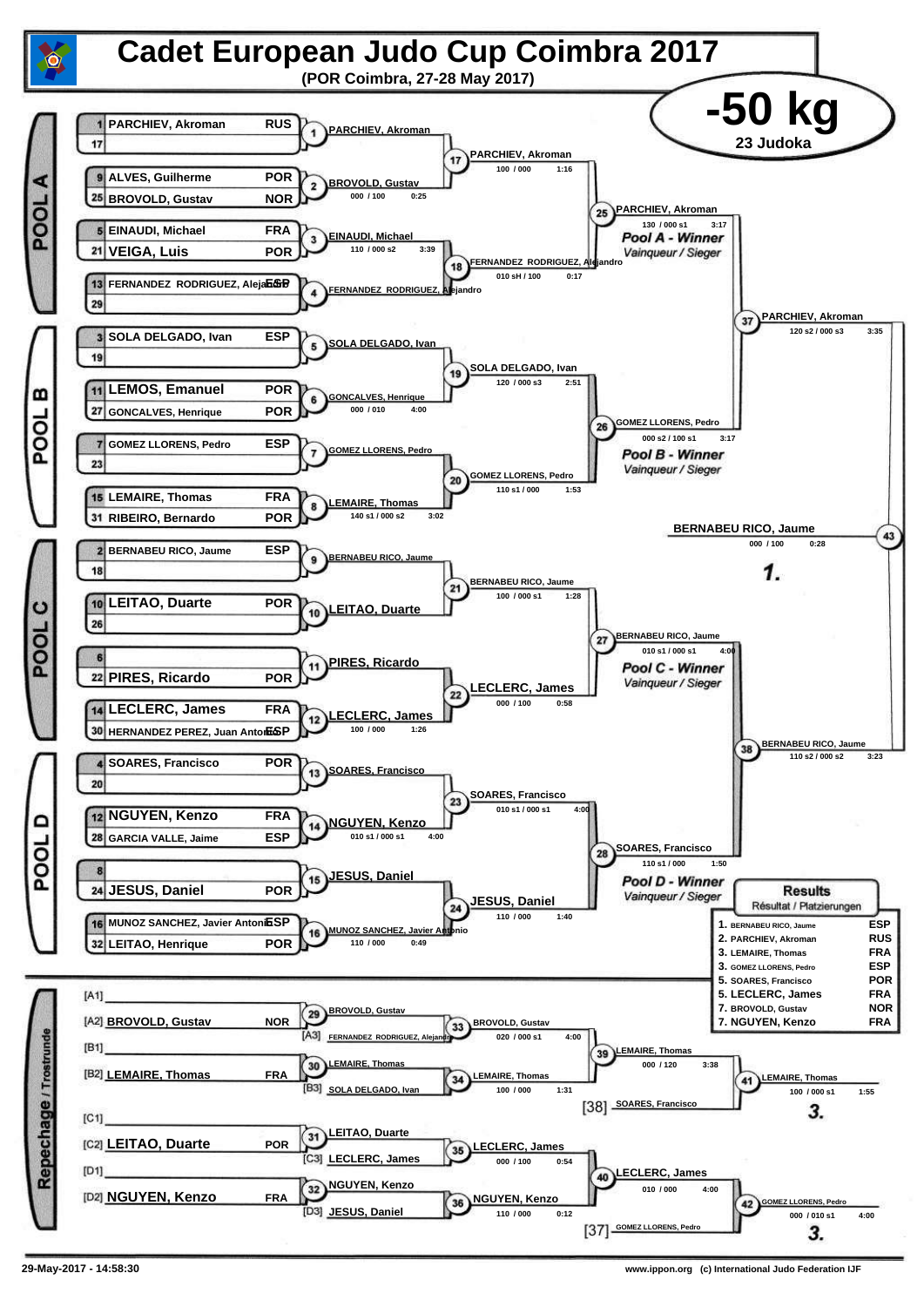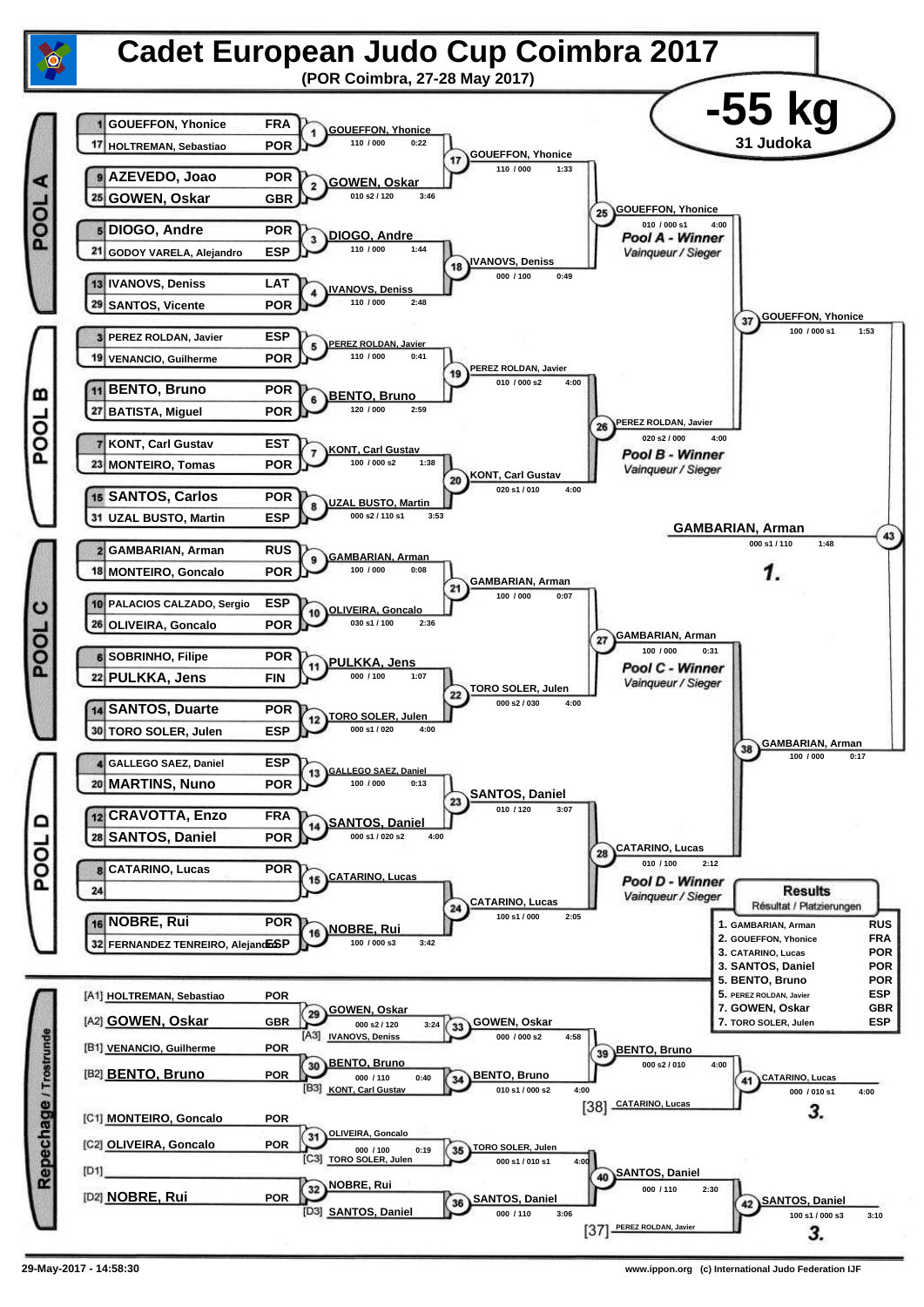

**<sup>29-</sup>May-2017 - 14:58:30 www.ippon.org (c) International Judo Federation IJF**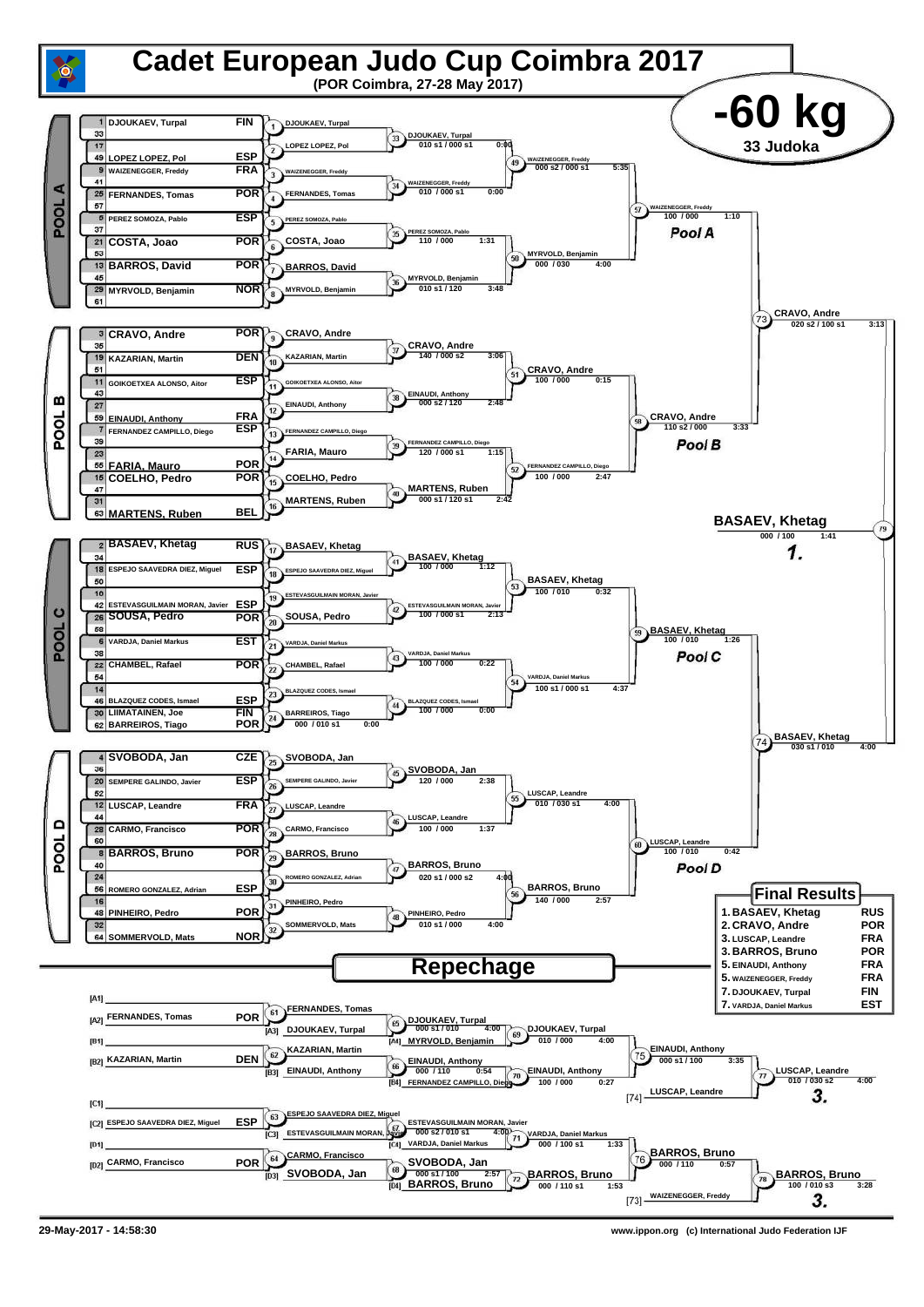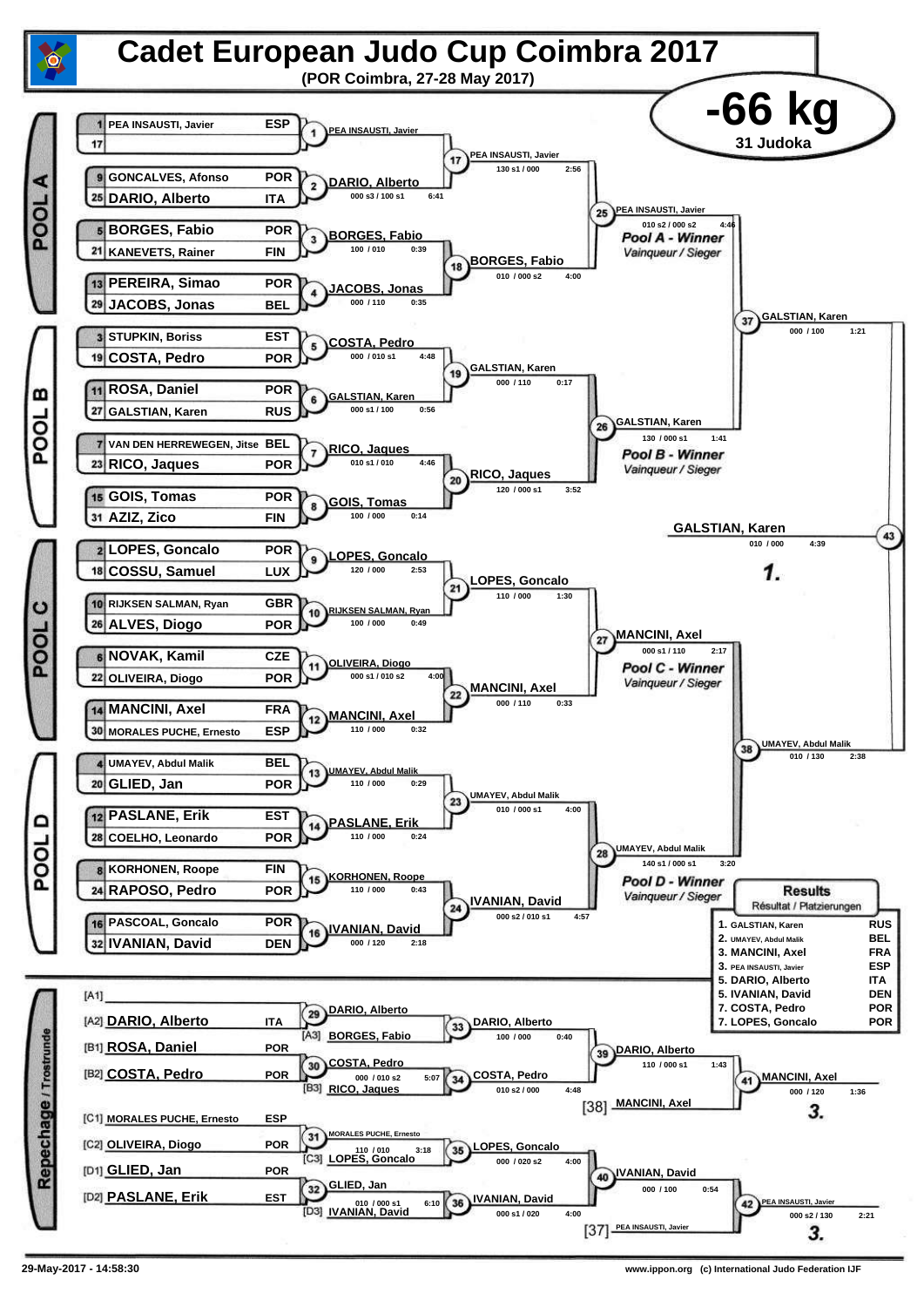![](_page_4_Figure_0.jpeg)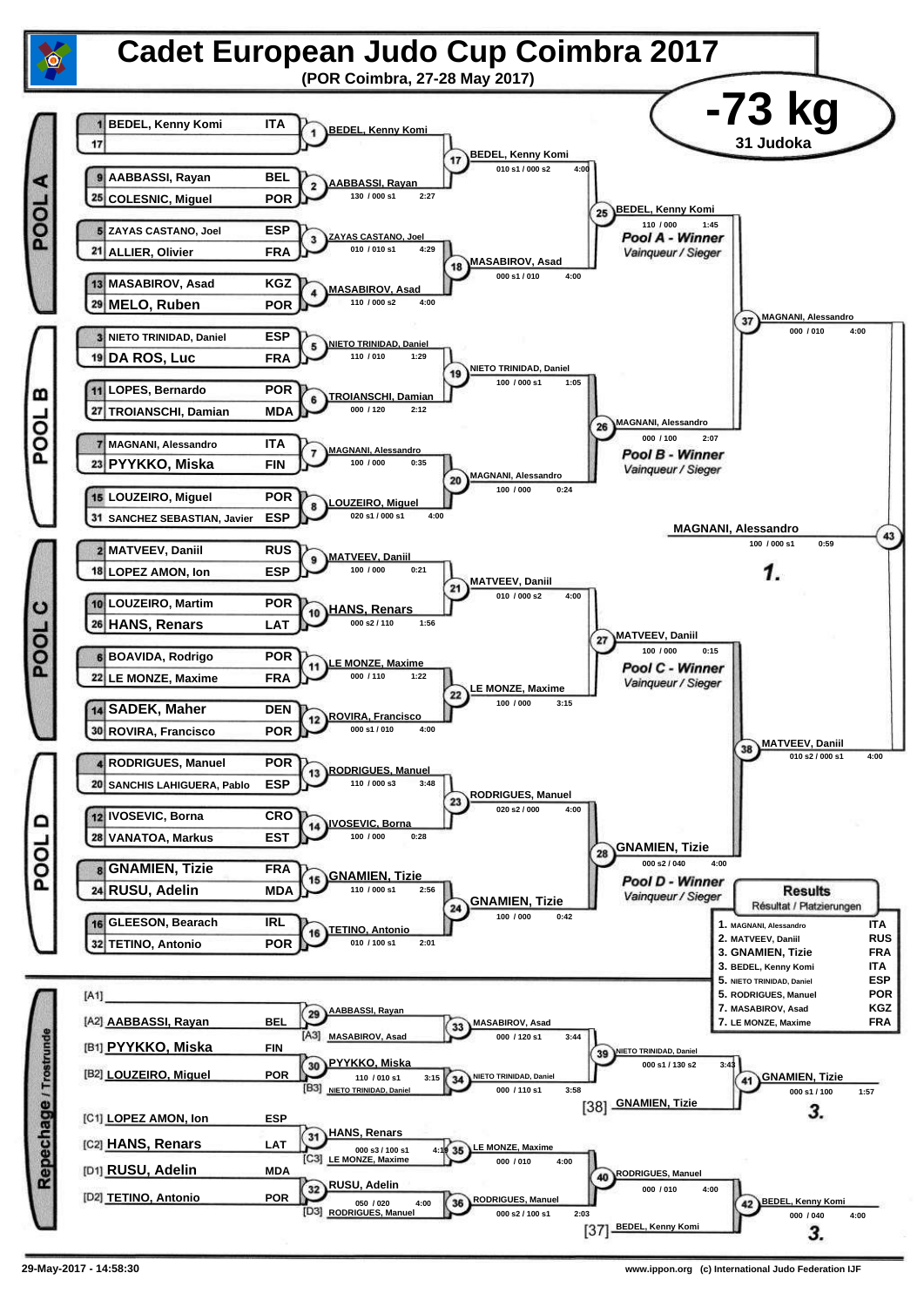![](_page_5_Figure_0.jpeg)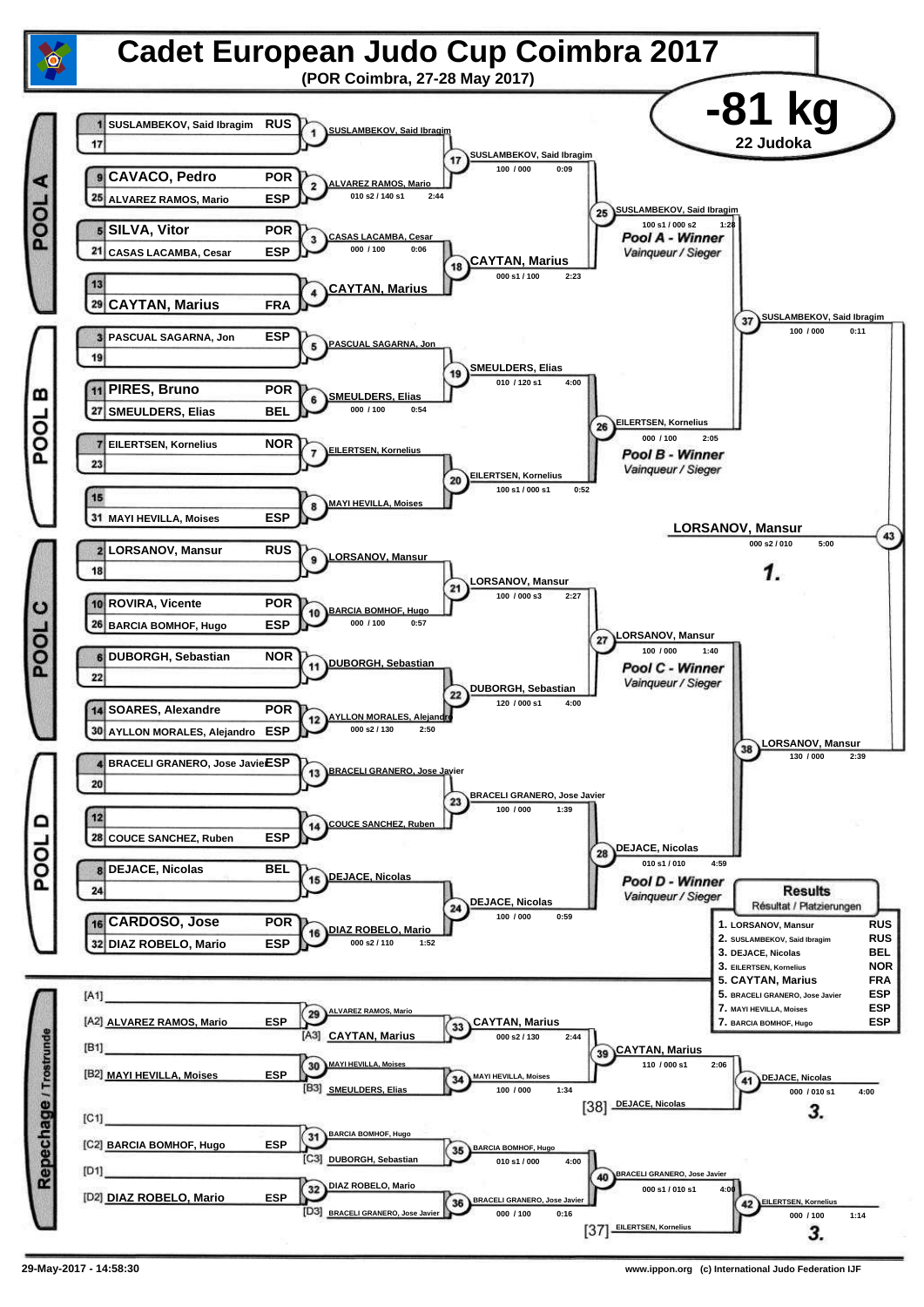![](_page_6_Figure_0.jpeg)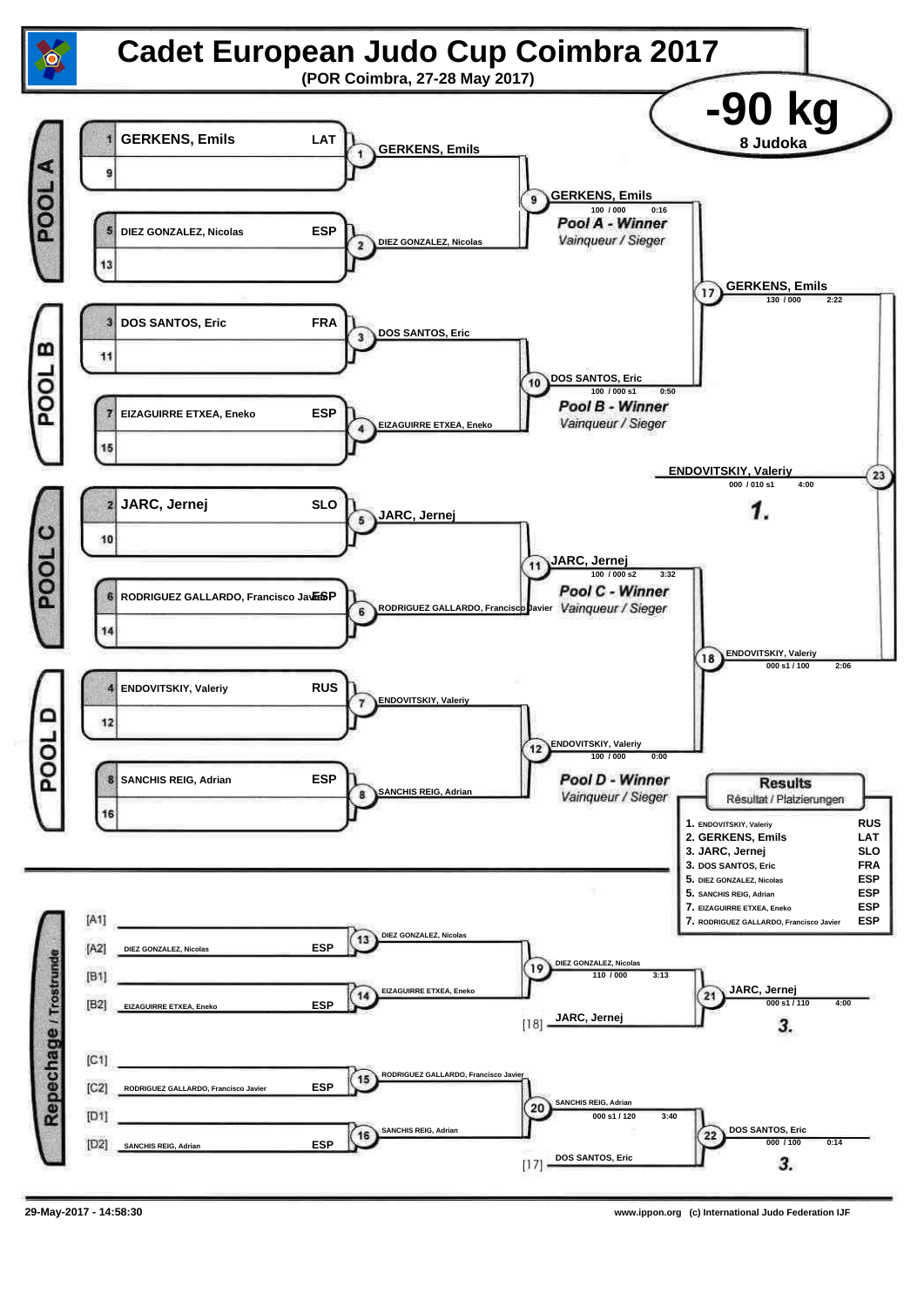![](_page_7_Figure_0.jpeg)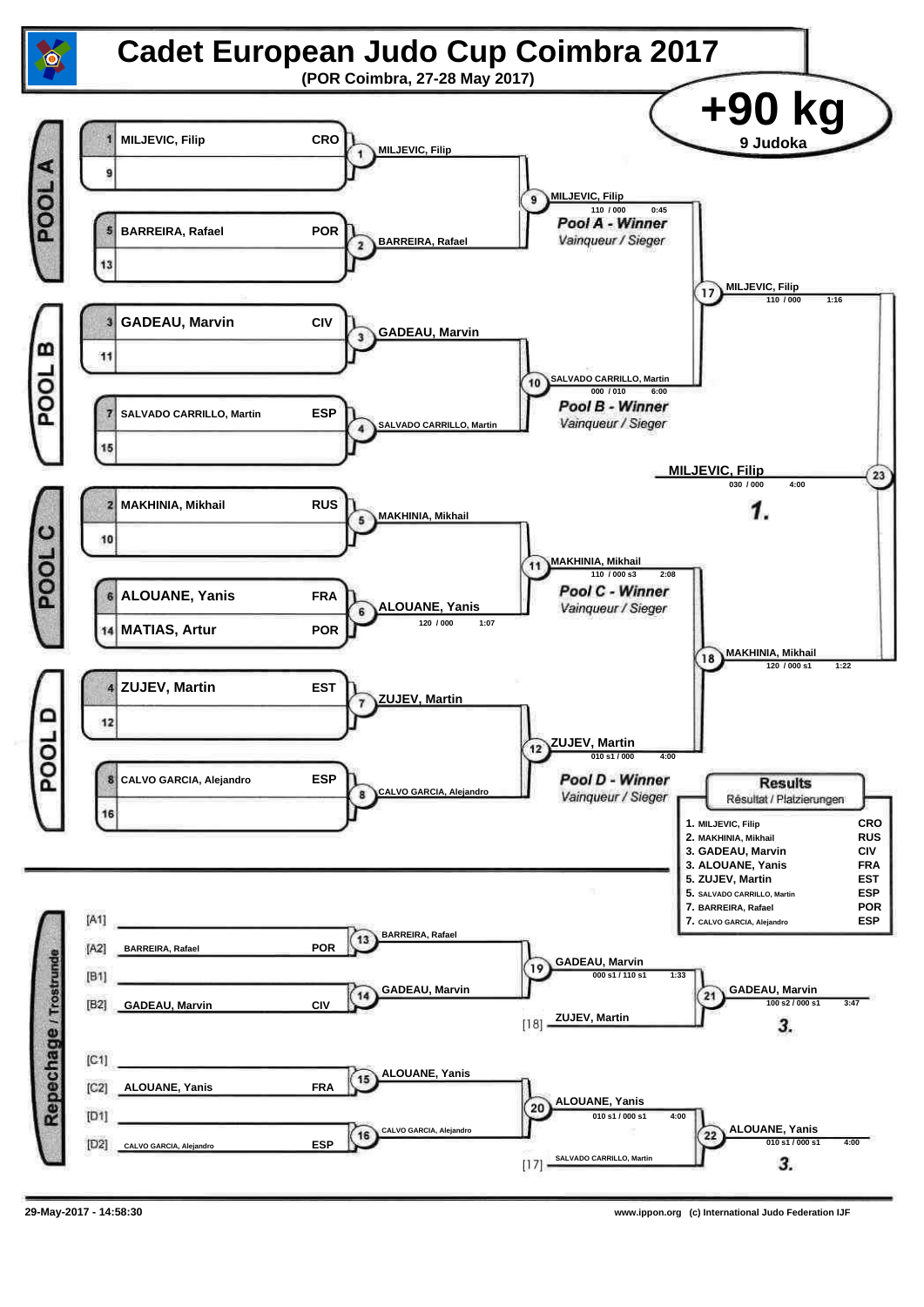![](_page_8_Picture_0.jpeg)

## **Cadet European Judo Cup Coimbra 2017**

**(POR Coimbra, 27-28 May 2017) -40 kg**

|  | PRADOS BARBERO, Maria         | <b>ESP</b> | ιu | (10)  |  |
|--|-------------------------------|------------|----|-------|--|
|  | <b>TORREGROSA PINA, Laura</b> | <b>ESP</b> |    | 0(0)  |  |
|  | <b>SALIMIANOVA, Liliana</b>   | <b>RUS</b> |    | 2(20) |  |

![](_page_8_Figure_4.jpeg)

![](_page_8_Picture_5.jpeg)

**3 Judoka**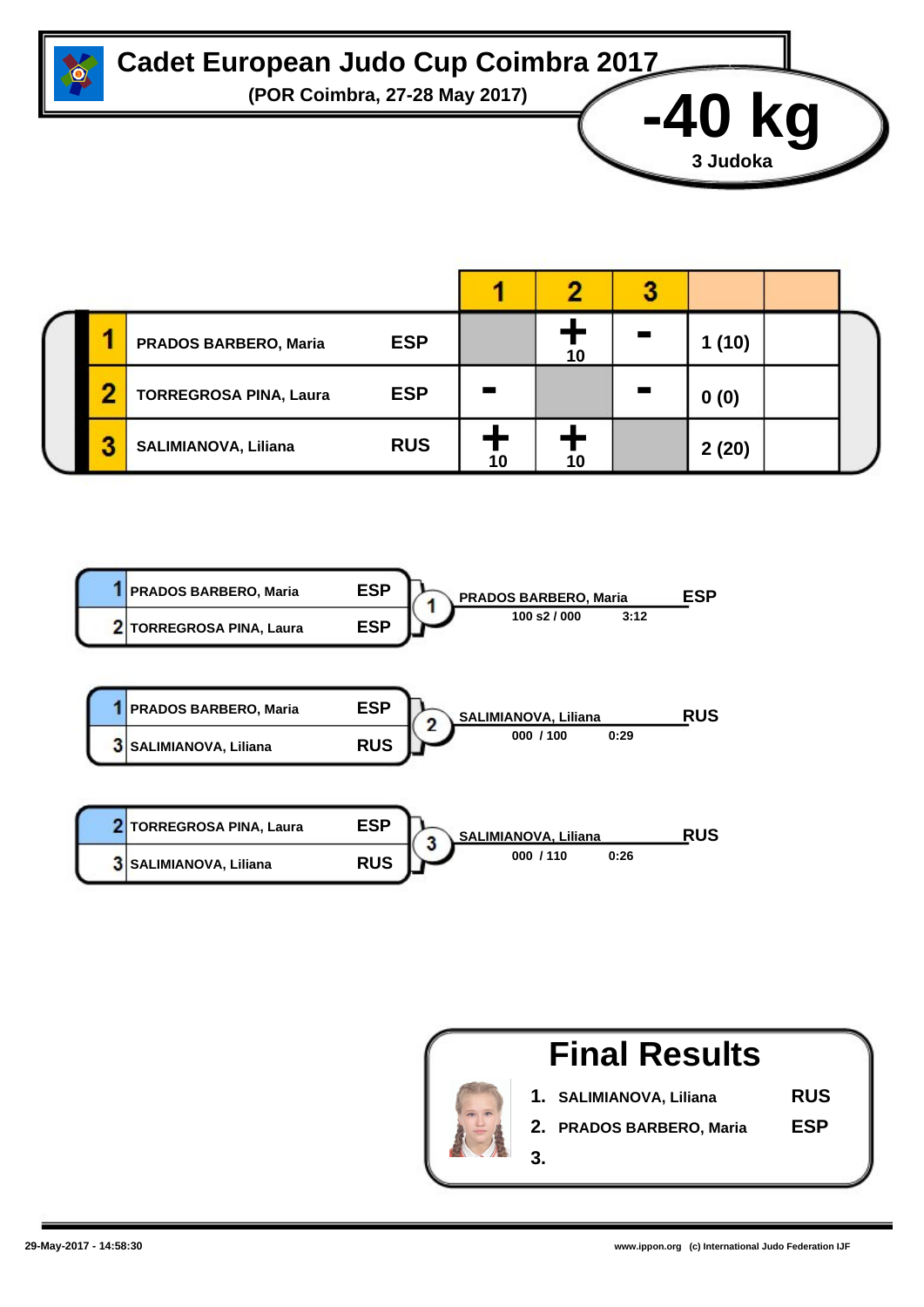![](_page_9_Figure_0.jpeg)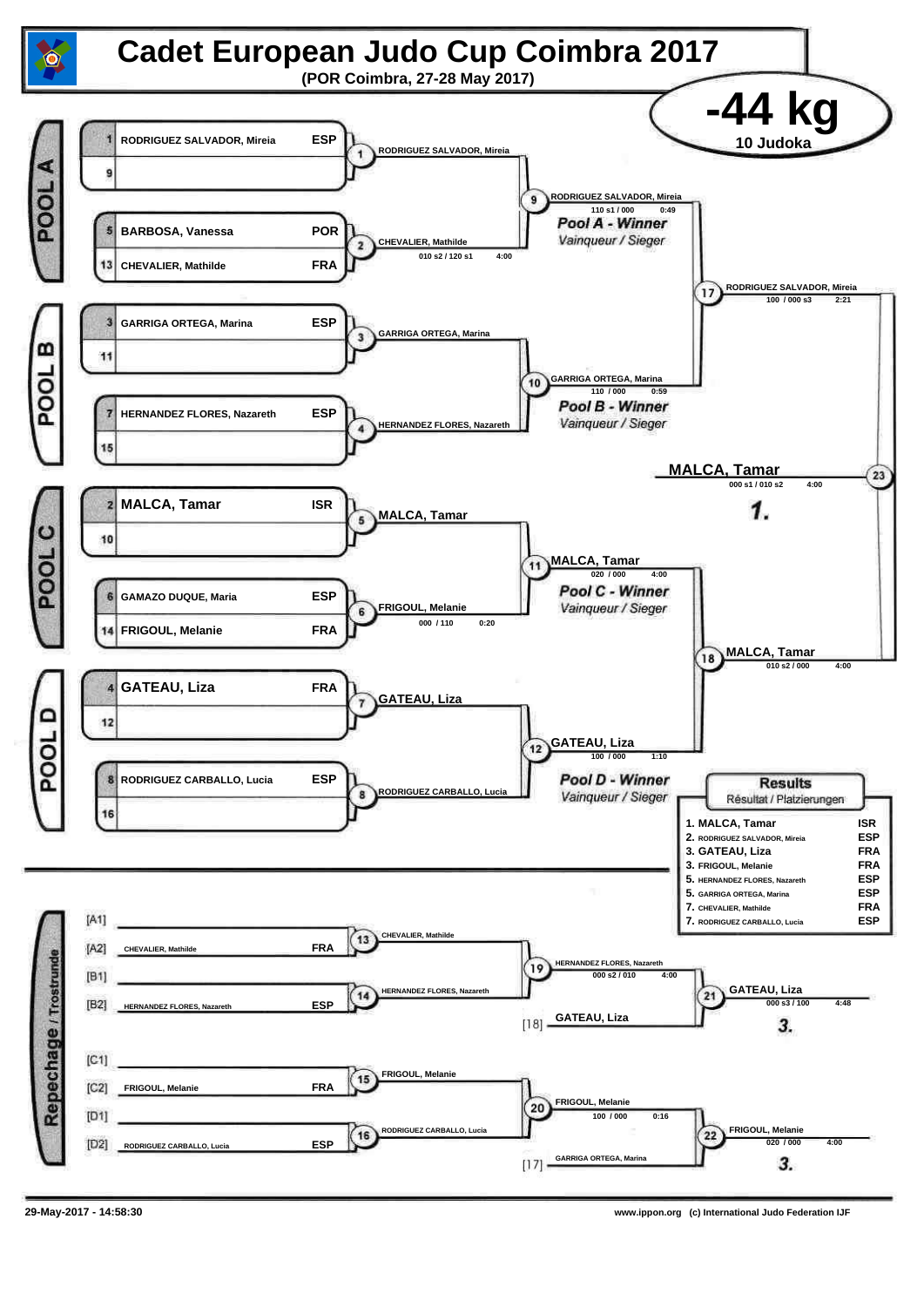![](_page_10_Figure_0.jpeg)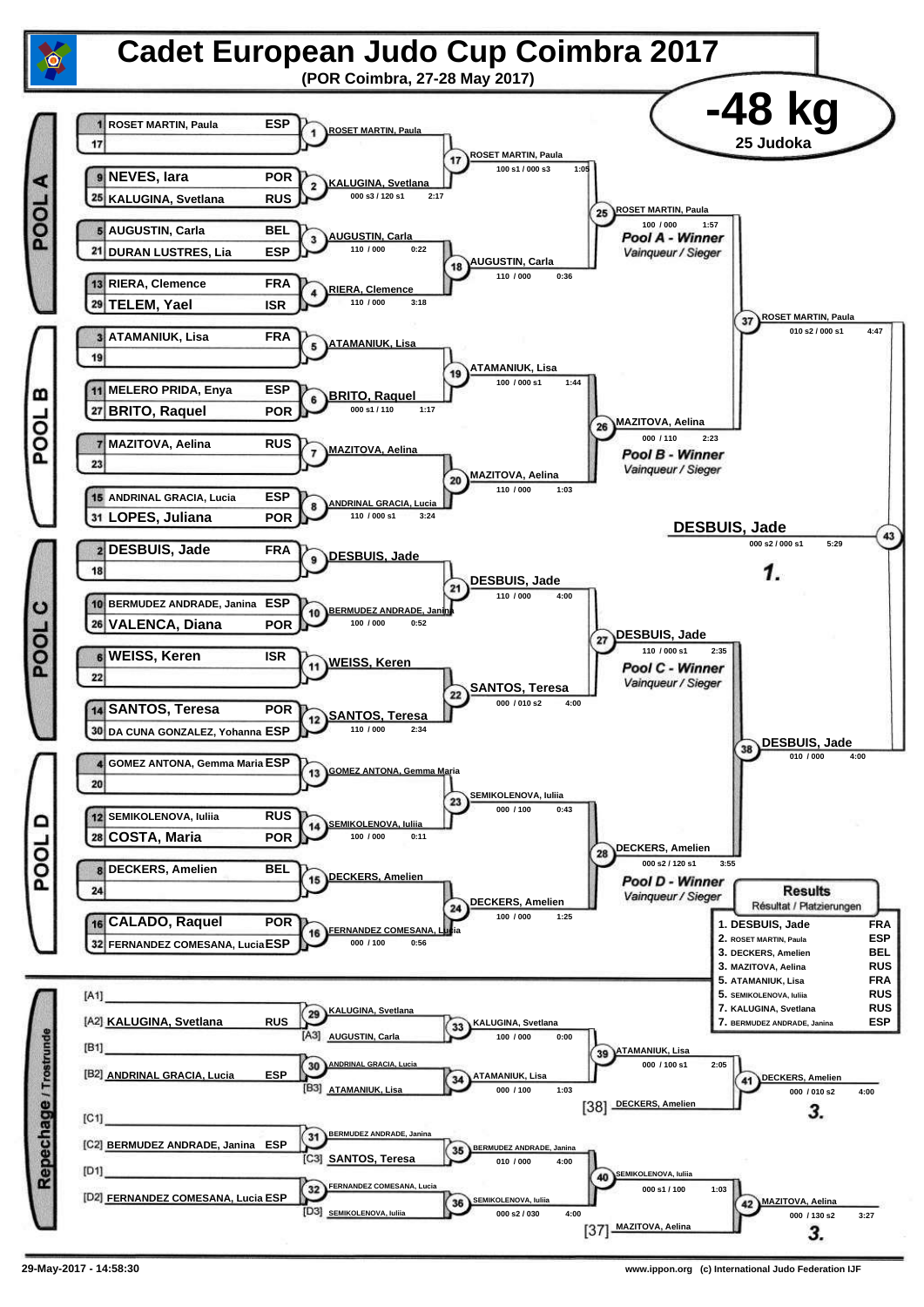![](_page_11_Figure_0.jpeg)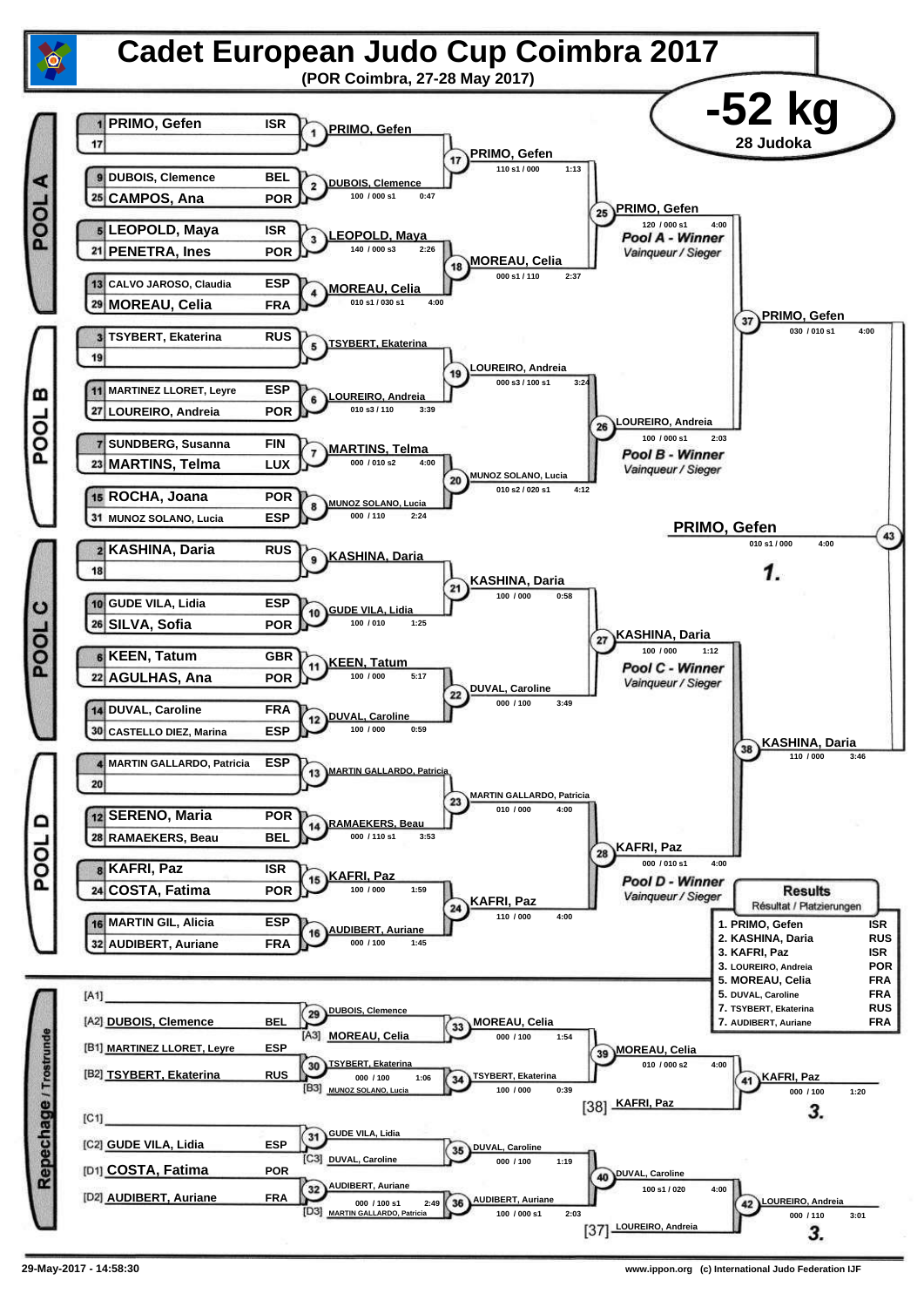![](_page_12_Figure_0.jpeg)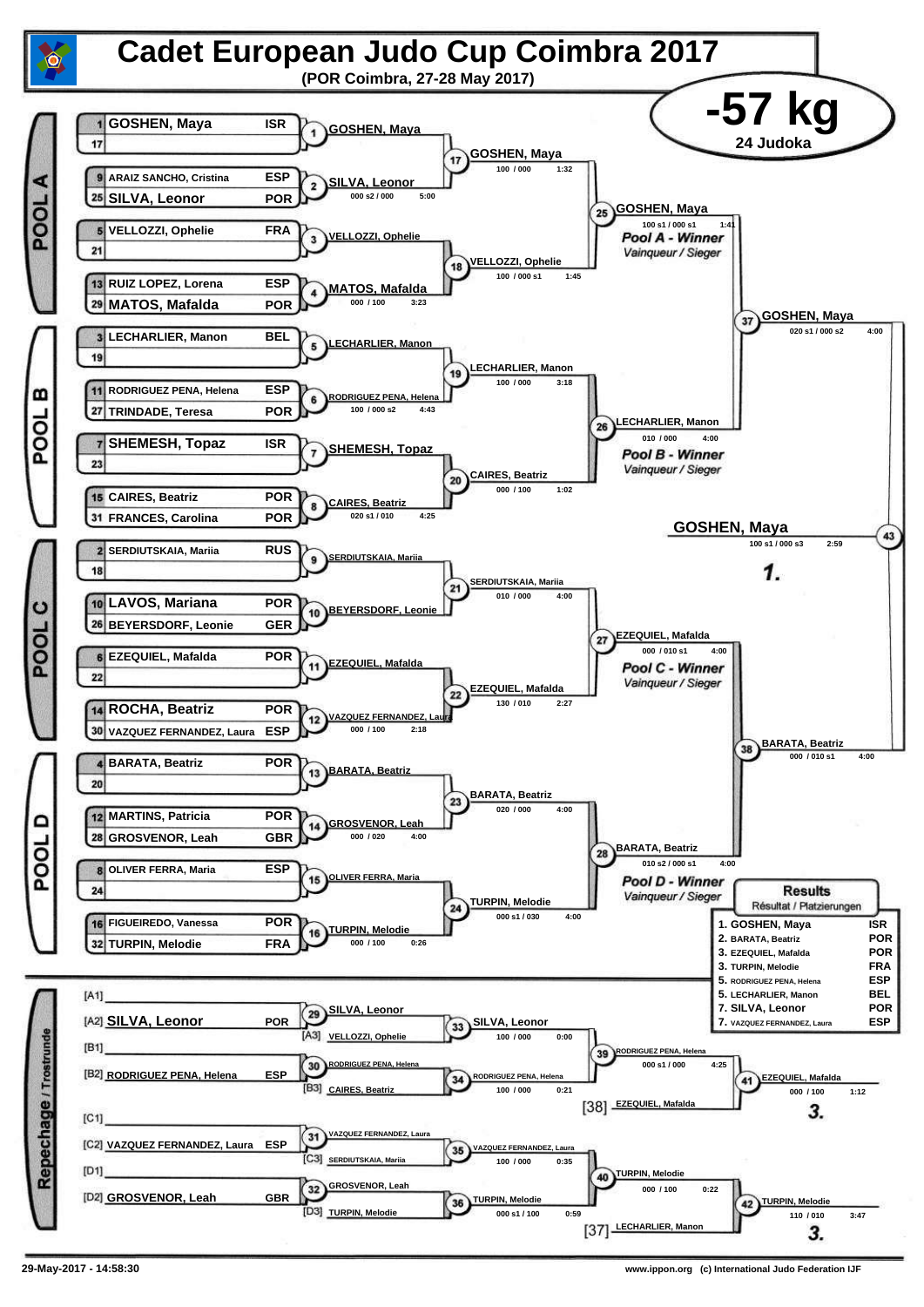![](_page_13_Figure_0.jpeg)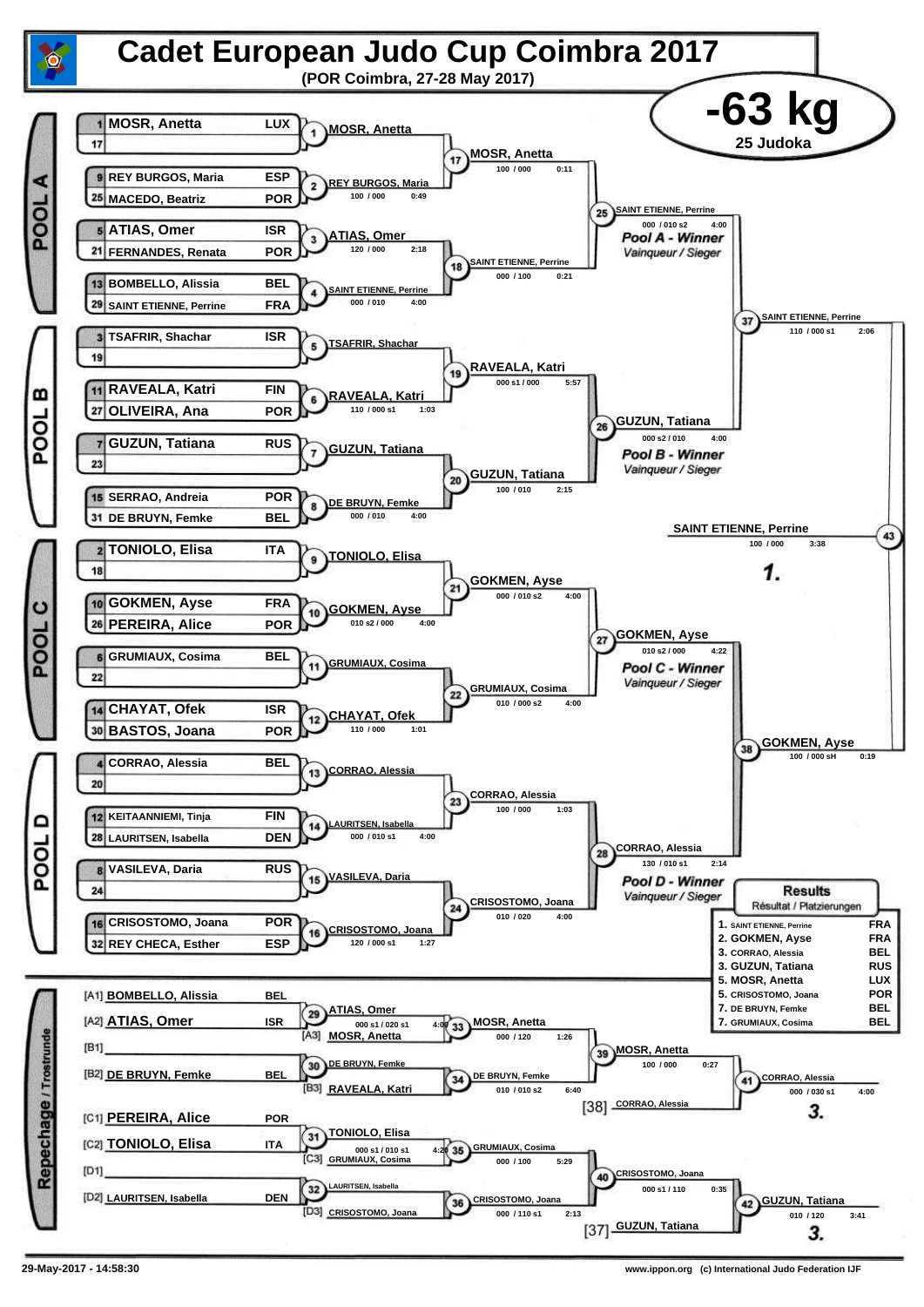![](_page_14_Figure_0.jpeg)